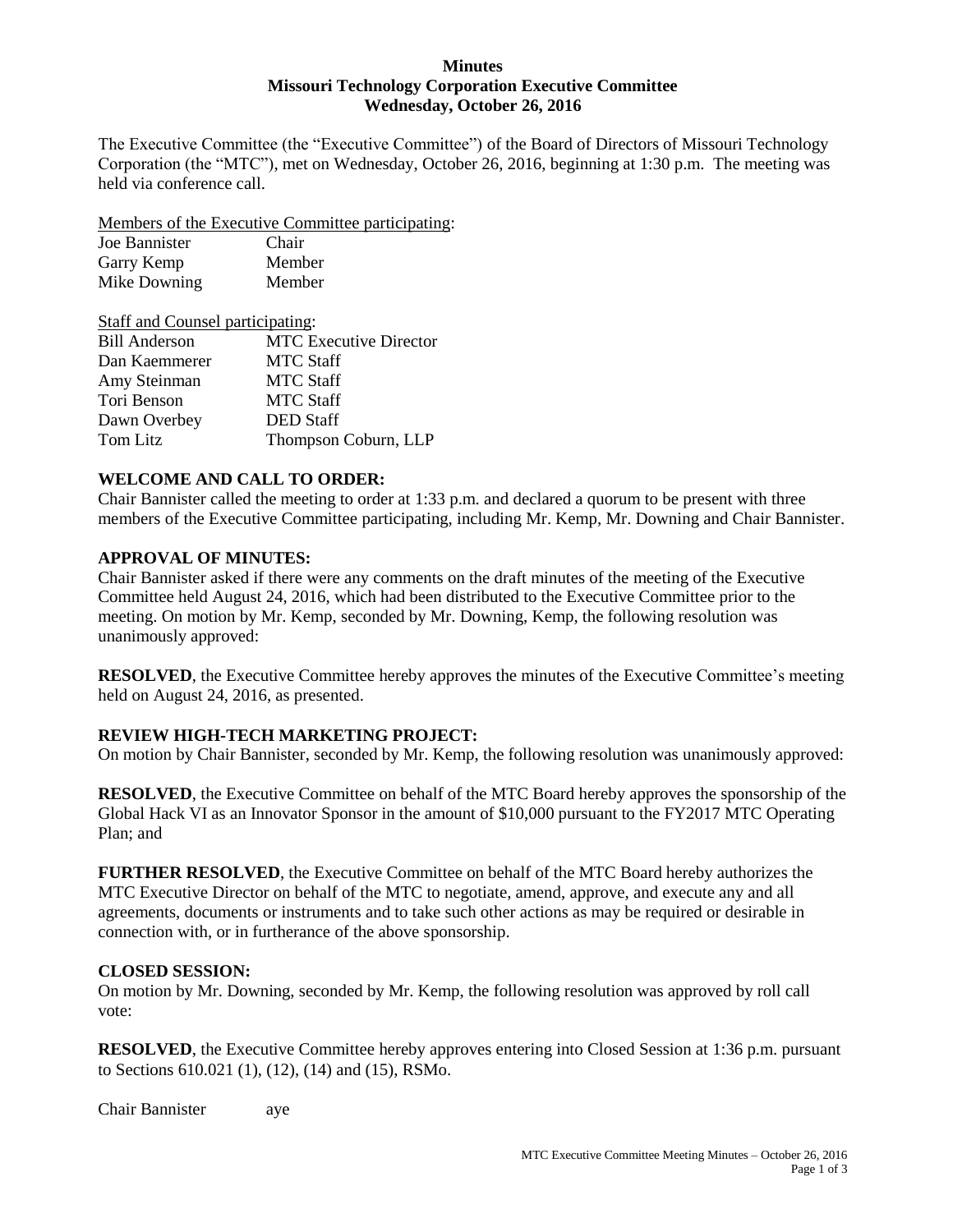| Mr. Kemp    | aye |
|-------------|-----|
| Mr. Downing | aye |

On motion by Mr. Kemp, seconded by Chair Bannister, the following resolution was approved by roll call vote:

**RESOLVED**, the Executive Committee approves reconvening from Closed Session at 1:41 p.m.

| <b>Chair Bannister</b> | aye |
|------------------------|-----|
| Mr. Kemp               | aye |
| Mr. Downing            | aye |

Chair Bannister reported that the Executive Committee took no action in Closed Session after a discussion confined to the matters stated above.

#### **IDEA FUND TRANSACTION DOCUMENTS:**

On motion by Mr. Downing, seconded by Mr. Kemp, the following resolutions were unanimously approved:

#### **Apse, Inc.**

**RESOLVED**, the Executive Committee on behalf of the MTC Board hereby approves the transaction documents for a convertible secured loan by MTC in an amount up to \$50,000 to Apse, Inc. pursuant to Seed Capital Co-Investment Application SEED 2014-12-005 (Apse) in substantially the form presented;

**FURTHER RESOLVED**, the Executive Committee on behalf of the MTC Board hereby authorizes the MTC Executive Director to execute and deliver on behalf of the MTC all documents relating to such loan on behalf of the MTC; and

**FURTHER RESOLVED**, the Executive Committee on behalf of the MTC Board hereby authorizes the MTC Executive Director on behalf of the MTC to negotiate, amend, and approve any and all agreements, documents or instruments and to take such other actions as may be required or desirable in connection with, or in furtherance of such loan.

### **EternoGen Aesthetics LLC**

**RESOLVED**, the Executive Committee on behalf of the MTC Board hereby approves the transaction documents for a convertible secured loan by MTC in an amount up to \$200,000 to EternoGen Aesthetics LLC pursuant to Seed Capital Co-Investment Application SEED 2016-19-001 (EternoGen Aesthetics) in substantially the form presented;

**FURTHER RESOLVED**, the Executive Committee on behalf of the MTC Board hereby authorizes the MTC Executive Director to execute and deliver on behalf of the MTC all documents relating to such loan on behalf of the MTC; and

**FURTHER RESOLVED**, the Executive Committee on behalf of the MTC Board hereby authorizes the MTC Executive Director on behalf of the MTC to negotiate, amend, and approve any and all agreements, documents or instruments and to take such other actions as may be required or desirable in connection with, or in furtherance of such loan.

#### **CENTRAL BANK SAFEKEEPING AGREEMENT:**

On motion by Chair Bannister, seconded by Mr. Kemp, the following resolution was unanimously approved:

**RESOLVED**, the Executive Committee on behalf of the MTC Board hereby approves the Safekeeping Agreement between the Central Trust Bank and the MTC in substantially the form presented; and **FURTHER RESOLVED**, the Executive Committee on behalf of the MTC Board authorizes the MTC Executive Director to further negotiate, execute and deliver the agreement on behalf of the MTC.